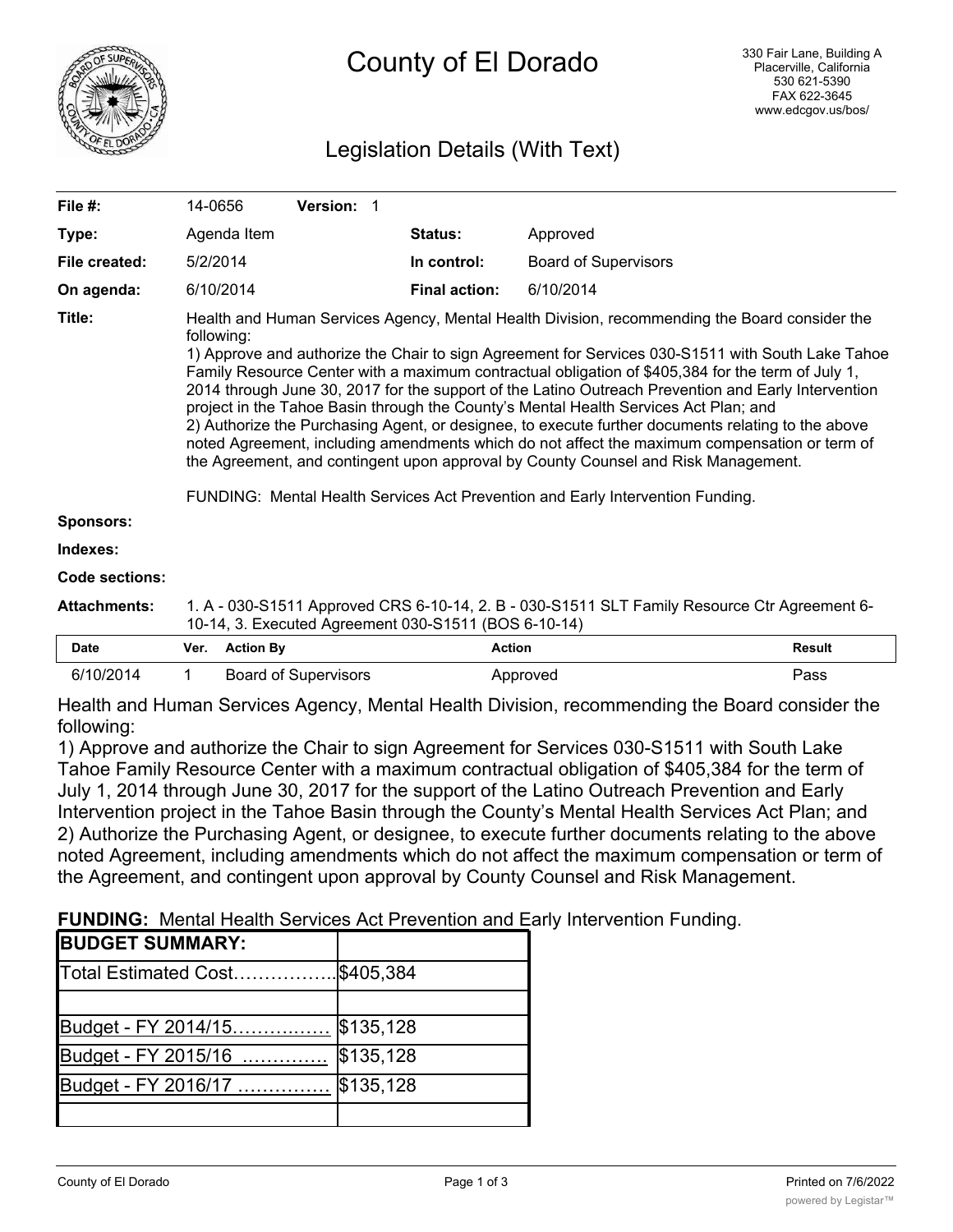| <b>Total Funding</b><br>Available | \$405,384 |
|-----------------------------------|-----------|
|                                   |           |
| Change To Net County Cost \$0     |           |

## **Fiscal Impact/Change to Net County Cost**

There is no change to the Net County Cost associated with this agenda item. Sufficient appropriations are included in the Fiscal Year 2014-15 budget and will be included in future County Budget Requests.

### **Background**

On December 10, 2013, the Board adopted and authorized implementation of the FY 2013-14 Mental Health Services Act (MHSA) Plan (File ID 13-1512). Included in the approved MHSA Plan is the " Latino Outreach" program under the Prevention and Early Intervention (PEI) component.

The Latino Outreach project is a highly effective and culturally specific intervention strategy program utilizing the Promotora model, and provides outreach, engagement, and early intervention services. The program reduces barriers to mental health care access while decreasing the health disparities experienced by the Latino population. This program addresses isolation, language barriers, and cultural traditions in the prevention of and early intervention for mental illness in the Latino population by contributing to a system of care designed to engage Latino families and provide greater access to culturally competent mental health services.

The short-term goals for this program are to increase mental health services utilized by the Latino community, thereby decreasing the isolation and peer and family problems that result from unmet mental needs. The long-term goals for this program include reducing the stigma and discrimination associated with mental illness, achievement of integration of prevention programs already offered in the community, and reduction in suicide, incarcerations, and school failure or dropouts.

The "Latino Outreach" project has successfully been provided by the South Lake Tahoe Family Resource Center for the South Lake Tahoe area since 2008. Due to the specialized nature of the services required under the Project, the provision of these services are more economically and feasibly performed by the South Lake Tahoe Family Resource Center than through the County Mental Health Division.

#### **Reason for Recommendation**

Latino children, adults, older adults, and families are receiving Latino Outreach services through Agreement for Services 063-S1311, which expires June 30, 2014. To ensure continuity of and continued access to these specialized services, authorization of Agreement for Services 030-S1511 will allow for the continuation of identified and approved MHSA Plan services for existing and future clients.

## **Clerk of the Board Follow Up Actions**

1) Chair to sign two (2) originals of Agreement for Services 030-S1511. 2) Clerk of the Board to return one (1) original Agreement to HHSA Contracts Unit at Briw Road.

## **Contact**

Don Ashton, M.P.A., Director